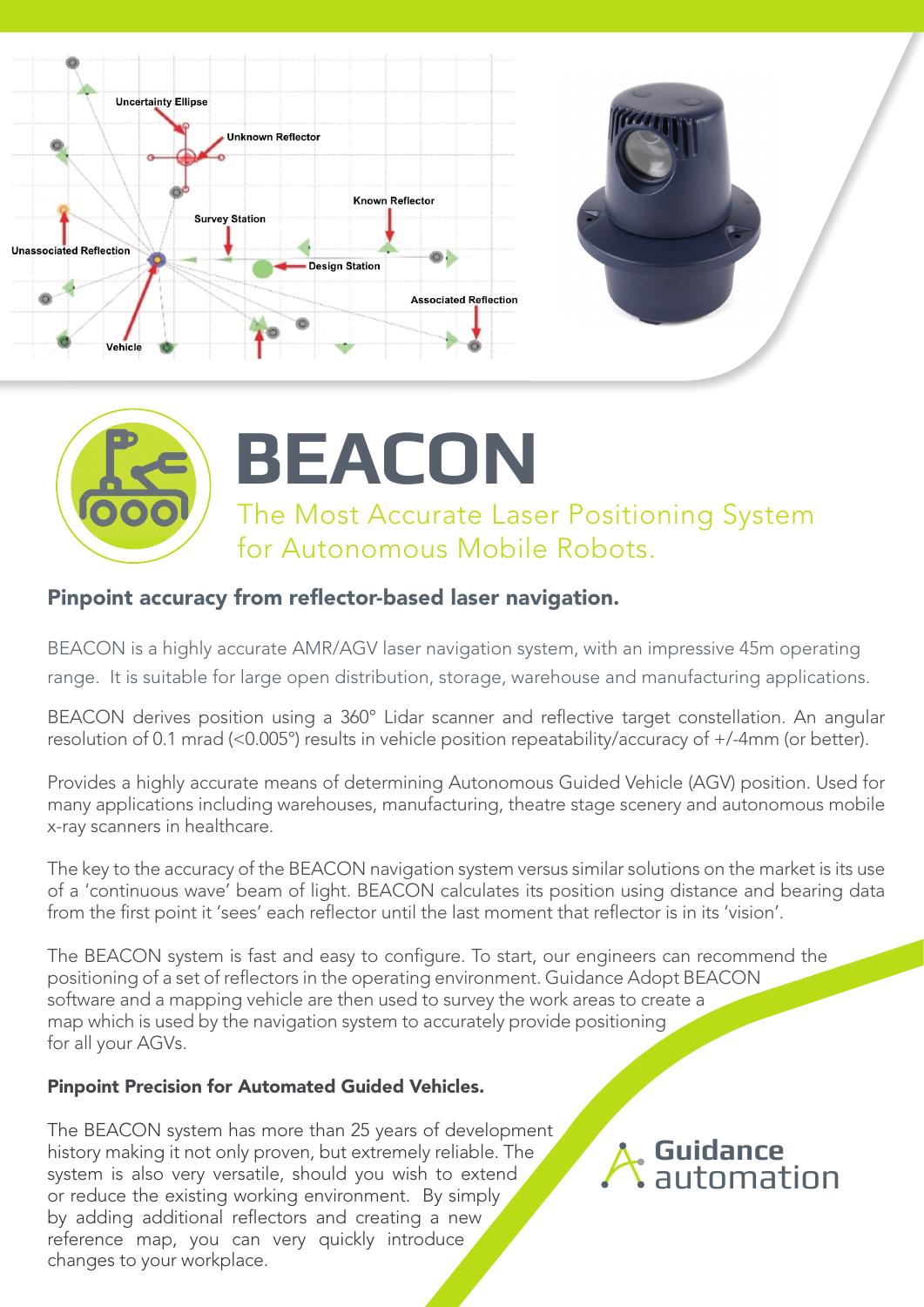# The Most Accurate Laser Positioning **BEACON** The MOST Accurate Laser Positioning<br>System for Autonomous Mobile Robots.

The system is designed to maximise your logistical requirements with the minimum of effort across multiple business sectors and is ideal in open and high bay warehouse, storage and production environments such as:

- Automotive production
- Agriculture
- Food and beverage
- Chemical storage
- Healthcare/pharmaceutical processes

### ■ Textiles

- Tobacco
- 3C Electronics
- Warehousing
- Retail

## BEACON Navigator Interface specification:

| Performance                             |               |                                                                                             |
|-----------------------------------------|---------------|---------------------------------------------------------------------------------------------|
| <b>Position Repeatability</b>           |               | $±$ 4mm                                                                                     |
| Range                                   |               | $0.5m - 45m$                                                                                |
| <b>Angular Resolution</b>               |               | $0.005^\circ$                                                                               |
| <b>Communications Interfaces</b>        |               |                                                                                             |
| AGV navigation comm's                   |               | RS232, RS422 User Configurable                                                              |
| Diagnostics                             |               | Ethernet                                                                                    |
| Software Upgrade                        |               | <b>FTP</b>                                                                                  |
| <b>Electrical</b>                       |               |                                                                                             |
| Supply Input Supply Voltage (S1 A-B):   |               | 22 - 26VDC 330mA typical @24VDC (w/o USB)                                                   |
| Max. Supply Voltage Ripple:             |               | 100mV at 20Mhz                                                                              |
| Case socket type S1 (male):             |               | Binder (Series 440)                                                                         |
| Mating Cable Connector for S1 (female): |               | Binder (Series 440)                                                                         |
| <b>Battery</b>                          |               |                                                                                             |
| Part Description:                       |               | CR2032 PCB Vertical Mount Battery:                                                          |
| <b>Operating Life</b>                   |               | Minimum 10 years (operating and storage)                                                    |
| Laser                                   |               |                                                                                             |
| Laser Product Classification:           |               | <b>Class 1 EN60825</b>                                                                      |
| Continuous Laser Wavelength:            |               | 780nm nom.                                                                                  |
| <b>Environmental</b>                    |               |                                                                                             |
| <b>Operating Temp</b>                   |               | 0°C to +45°C (commercial grade option)                                                      |
| Storage Temperature(non-operating):     |               | -10 $^{\circ}$ C to +55 $^{\circ}$ C.                                                       |
|                                         |               | Tested for 48 hrs with a minimum 3 hrs acclimatization to oper-<br>ating temperature range. |
| Humidity                                | Operating     | 0% to 90% (non-condensing)                                                                  |
|                                         | Non-operating | 5% to 95% (non-condensing)                                                                  |
| Mass                                    |               | 1.9kg                                                                                       |
| Vibration                               |               | IEC 60068-2-6                                                                               |
| <b>EMC</b>                              |               | EMC Directive 2004/108                                                                      |
| <b>Housing</b>                          |               |                                                                                             |
| <b>IP Protection</b>                    |               | <b>IP54</b>                                                                                 |
| Construction                            |               | ABS                                                                                         |
| <b>Dimensions</b>                       |               | Height: 200mm X Diameter Ø 125mm; flange Ø. 170mm                                           |
| Weight                                  |               | 1.9kg                                                                                       |
| <b>Certification</b>                    |               |                                                                                             |
| $\mathsf{CE}% _{\mathcal{A}}$           |               |                                                                                             |